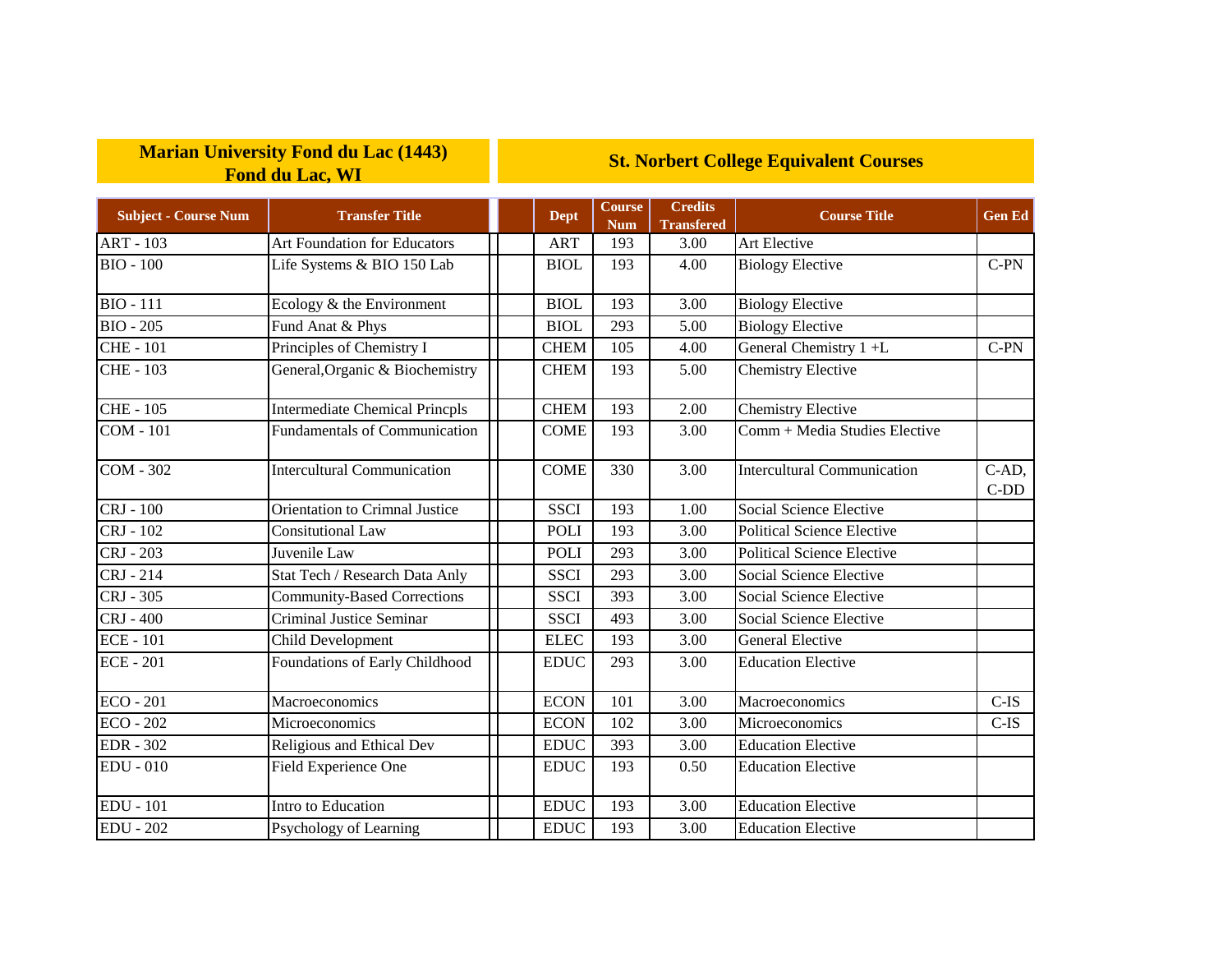| <b>EDU - 290</b> | Intro to Clinical Practice            | <b>EDUC</b> | 293 | 3.00 | <b>Education Elective</b>        |                      |
|------------------|---------------------------------------|-------------|-----|------|----------------------------------|----------------------|
| <b>EME - 302</b> | Integrating Fine Arts in Educ         | <b>EDUC</b> | 393 | 3.00 | <b>Education Elective</b>        |                      |
| <b>EME - 322</b> | Social Studies Curr & Methods         | <b>EDUC</b> | 393 | 3.00 | <b>Education Elective</b>        |                      |
| <b>EME - 332</b> | Science Curriculum & Methods          | <b>EDUC</b> | 393 | 3.00 | <b>Education Elective</b>        |                      |
| <b>ENG - 105</b> | <b>Expository Writing</b>             | <b>IDIS</b> | 100 | 3.00 | <b>College Writing</b>           |                      |
| <b>ENG - 106</b> | Argumentative + Research Writ         | <b>ENGL</b> | 101 | 3.00 | <b>English Composition</b>       | $C-WI$               |
| <b>ENG - 112</b> | <b>Intro Lit Genres</b>               | <b>ENGL</b> | 193 | 3.00 | <b>English Elective</b>          |                      |
| <b>ENG - 201</b> | British Literature to 1780            | <b>ENGL</b> | 225 | 3.00 | Survey of English Literature 1   |                      |
| <b>ENG - 202</b> | British Literature 1780-1970          | <b>ENGL</b> | 226 | 3.00 | Survey of English Literature 2   |                      |
| <b>GEN - 101</b> | <b>First Year Seminar</b>             | <b>IDIS</b> | 193 | 3.00 | <b>Interdisiplinary Elective</b> |                      |
| <b>HIS - 101</b> | <b>World Civilizations 1</b>          | <b>HIST</b> | 193 | 3.00 | <b>History Elective</b>          |                      |
| <b>HIS - 102</b> | <b>World Civilizations II</b>         | <b>HIST</b> | 193 | 3.00 | <b>History Elective</b>          |                      |
| $HIS - 111$      | History of the US to 1877             | <b>HIST</b> | 114 | 3.00 | History of the United States 1   | $C-DD$               |
| $HIS - 112$      | History of the US from 1877           | <b>HIST</b> | 115 | 3.00 | History of the United States 2   | $C-DD$               |
| <b>HIS - 205</b> | <b>History of Selected Minorities</b> | <b>HIST</b> | 293 | 3.00 | <b>History Elective</b>          | C-DD,<br><b>HIUS</b> |
| <b>HIS - 215</b> | Social History                        | <b>HIST</b> | 293 | 3.00 | <b>History Elective</b>          |                      |
| LDR - 635        | Intercultural Comm+Leadership         | <b>BUAD</b> | 589 | 3.00 | <b>Special Topics</b>            |                      |
| <b>MAT - 100</b> | <b>Mathematics Survey</b>             | <b>MATH</b> | 193 | 3.00 | <b>Mathematics Elective</b>      |                      |
| <b>MAT-111</b>   | Intro to College Algebra              | <b>MATH</b> | 102 | 4.00 | <b>Basic Algebra</b>             |                      |
| <b>MAT-112</b>   | Pre-Calculus Math                     | <b>MATH</b> | 115 | 5.00 | <b>Pre-Calculus Mathematics</b>  |                      |
| <b>MAT</b> - 122 | Intro to Probability & Stats          | <b>SSCI</b> | 224 | 4.00 | <b>Basic Statistics</b>          | $C-QR$               |
| <b>MAT</b> - 151 | Math for Elementary Teachers          | <b>MATH</b> | 193 | 3.00 | <b>Mathematics Elective</b>      |                      |
| <b>MAT</b> - 201 | Calculus 1                            | <b>MATH</b> | 131 | 5.00 | Calculus + Analytic Geometry 1   | $C-QR$               |
| <b>MAT-212</b>   | <b>Intro to Abstract Mathematics</b>  | <b>MATH</b> | 250 | 3.00 | <b>Advanced Foundations Math</b> |                      |
| <b>MUS - 202</b> | American Music                        | <b>MUSI</b> | 184 | 3.00 | Hist of American Popular Music   | $C-WT$               |
| OLQ - 655        | Managerial Finance/Budgets            | <b>BUAD</b> | 524 | 3.00 | <b>Financial Management</b>      |                      |
| OLQ - 695        | <b>Operations Management</b>          | <b>BUAD</b> | 526 | 3.00 | Managing Oprtns, Sys & Process   |                      |
| OLQ - 701        | <b>Constulting Team Project</b>       | <b>BUAD</b> | 525 | 3.00 | Managing Pple, Teams & Projcts   |                      |
| PHI - 132        | The Examined Life                     | PHIL        | 193 | 3.00 | Philosophy Elective              |                      |
| <b>PHI</b> - 220 | <b>Bioethics</b>                      | PHIL        | 293 | 3.00 | Philosophy Elective              |                      |